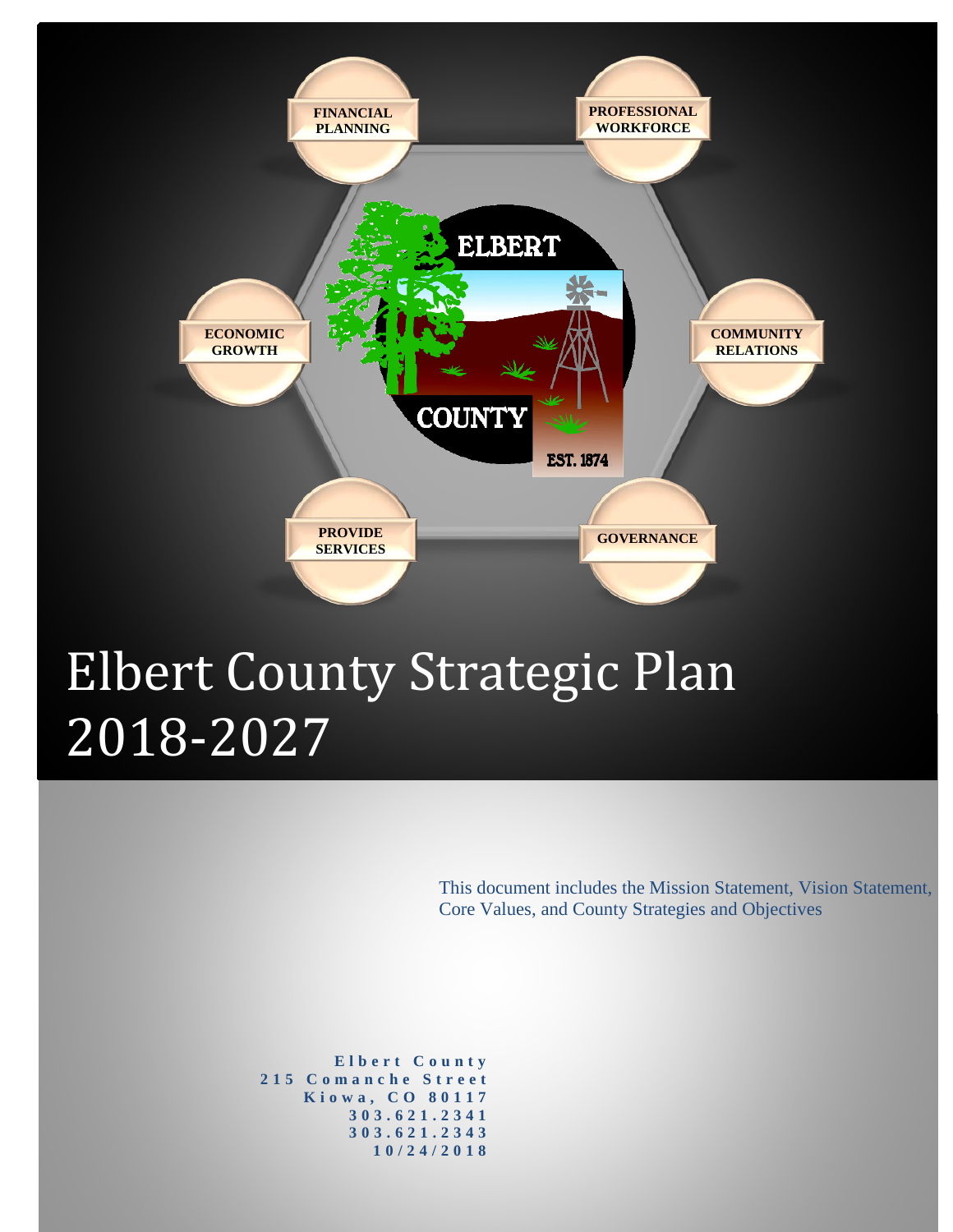## **TABLE OF CONTENTS**

| <b>County Commissioners</b>                                    |  |
|----------------------------------------------------------------|--|
| <b>Elected Officials</b>                                       |  |
| <b>County Manager</b>                                          |  |
| <b>Directors</b>                                               |  |
|                                                                |  |
|                                                                |  |
| 2018 Budget Summary                                            |  |
| <b>Total Revenue</b>                                           |  |
| <b>Total Expenditure by Category</b>                           |  |
| <b>Total Expenditure by Type</b>                               |  |
|                                                                |  |
| Purpose of the Plan                                            |  |
| Structure of the Plan                                          |  |
| <b>SWOT Survey</b>                                             |  |
| <b>Citizen Engagement Survey</b>                               |  |
| How is the Strategic Plan Used?                                |  |
| <b>Strategic Plan Update Process</b>                           |  |
|                                                                |  |
| Elbert County Goals, Strategies & Strategic Objectives Page 16 |  |
|                                                                |  |
|                                                                |  |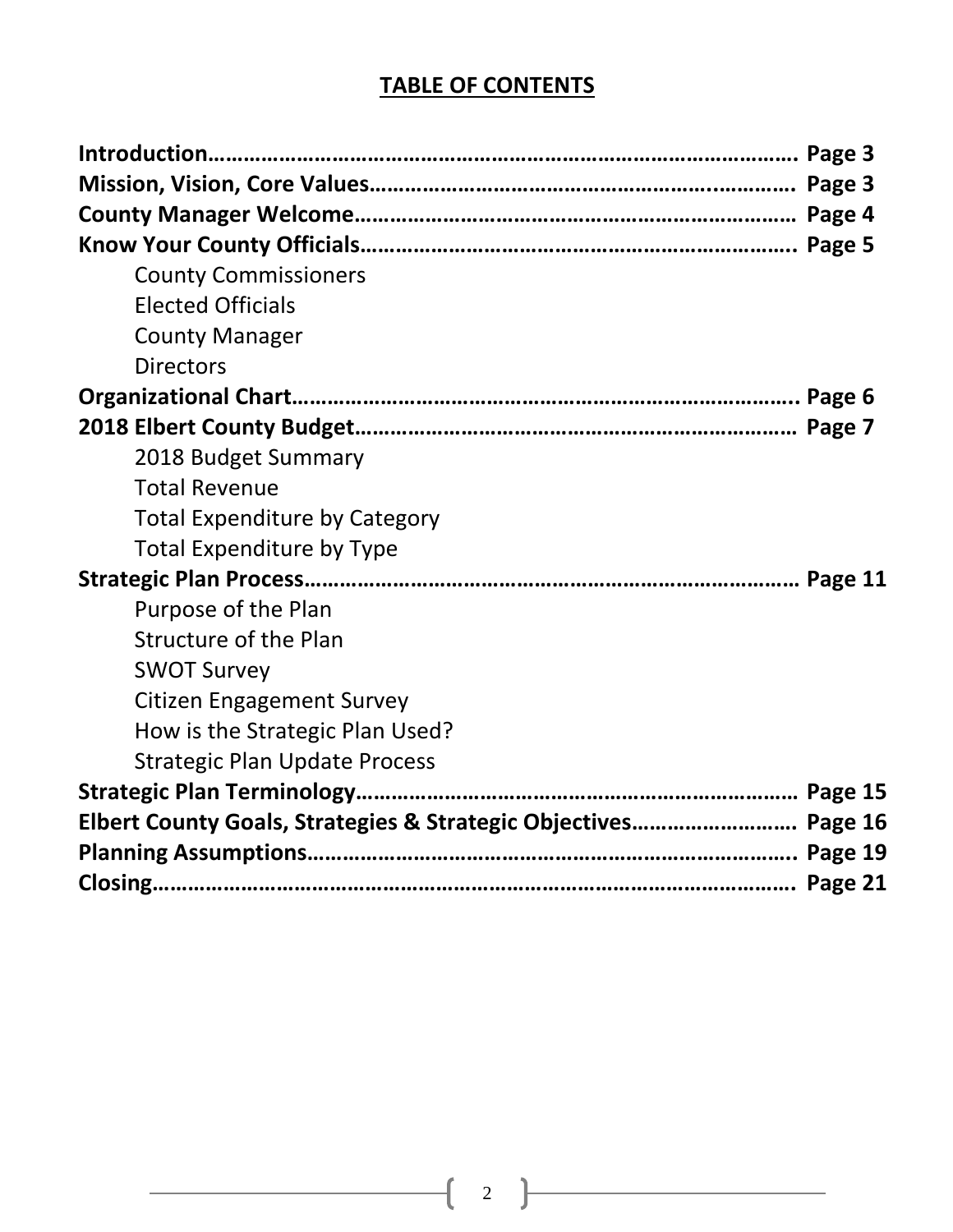#### **Introduction**

Elbert County possesses a quintessential western landscape with long-distance views of the Front Range and working agricultural lands. This area marks the end of the Front Range and the beginning of high plains grasslands. The western portion of the County is characterized by rolling hills with large stands of ponderosa pine woodlands and outcrop rock formations. Toward the east, the land flattens and transitions to farmlands and grasslands. The County is located in eastern Colorado, approximately 41 miles southeast of Denver and 91 miles west of the Kansas-Colorado border. However, the County is bordered by the fast-growing counties of Arapahoe to the north, Douglas to the west and El Paso to the south. The major towns and community growth in the western portion of the County are roughly a 25-minute drive from nearby Castle Rock and less than an hour commute to the Denver, Aurora, and Colorado Springs areas.

#### **Mission Statement**

Elbert County provides essential statutory services and supportive infrastructure to our citizens in a professional, respectful, and cost-effective manner while creating a working environment that supports their endeavors, western lifestyle and rights as individuals.

#### **Vision Statement**

Elbert County will be recognized by its citizens and employees as the best place to live, work and conduct business in Colorado through responsive, effective, transparent, and professional management.

#### **County Core Values**

- Honesty, integrity, and respect for the rights of individuals
- Quality citizen/customer service
- Respect for its western culture and history
- Clear communication and transparency
- Efficiency and fiscal responsibility
- Recognition of employee and citizen contributions
- Seeking of partnerships and collaborations
- Organizational planning for future needs
- Cooperative leadership and professional development

3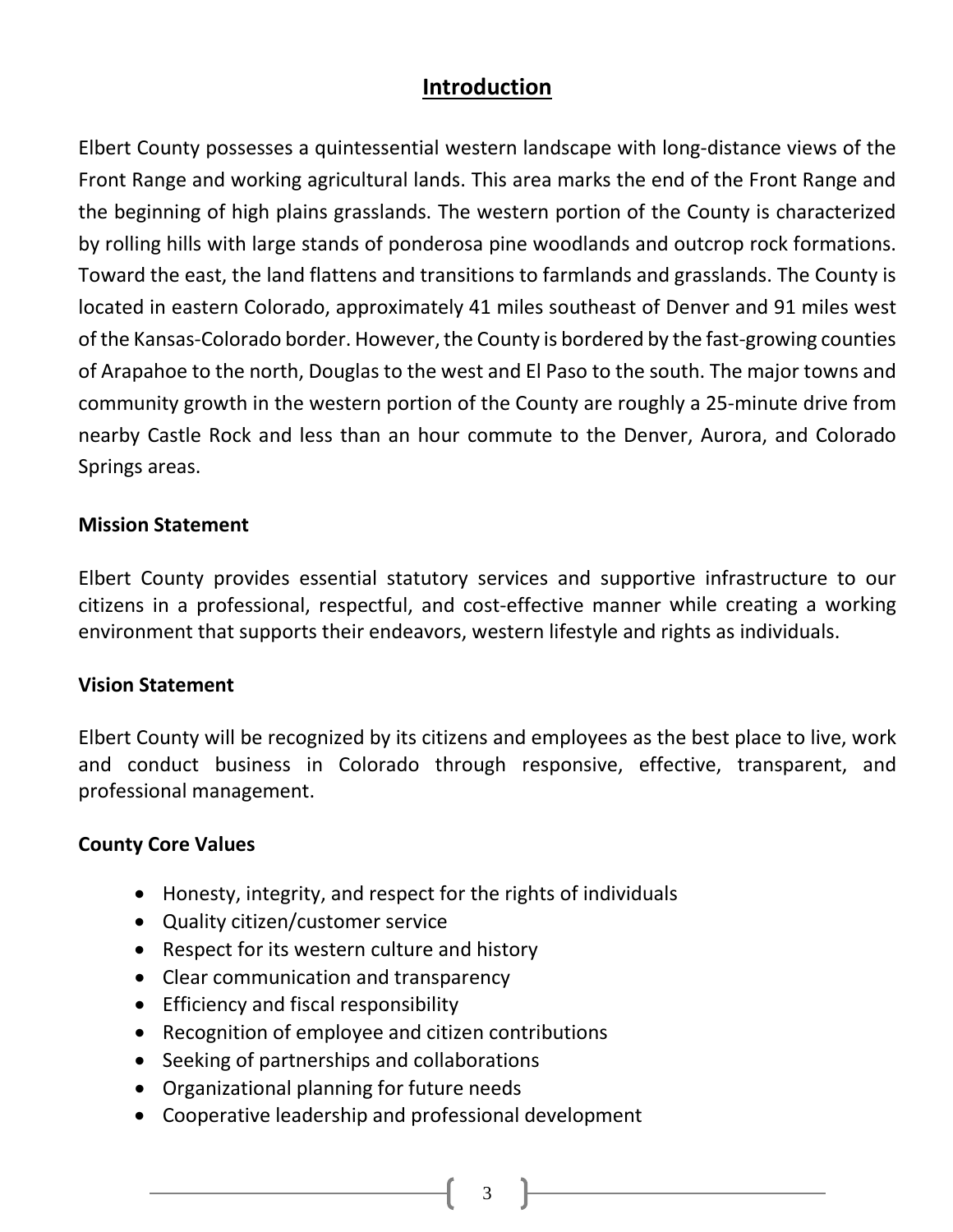

## **A letter from the Elbert County Manager**

The County government continually recognizes the dynamic challenges to provide services for the people of Elbert County. The Board of County Commissioners (BOCC) reviewed previous County planning documents as a base for their Strategic 10 year vision to ensure that services and initiatives lead us to a prosperous future. The planning team developed five specific goals, fourteen strategies, and twenty-four strategic objectives that provides quality services, transparent government, professional employees, and a community that is set for the future.

The BOCC, elected officials, and the County departments all collaborated on the imperatives and used feedback from town halls and other forums to develop objectives and ways to improve services. This plan is a living document that will be reviewed and revised annually based on measured evaluation criteria of each objective and progress on achieving those goals in a predetermined timeframe that is in accordance with the development of the following year's budget. The committee established a vision and mission statement as well as updated and defined its values and objectives. Values are the basic principles and beliefs of Elbert County. They guide the way we make and carry out decisions and govern the behavior of individual public servants and county government as a whole. The objectives are set goals that synchronize priorities to achieve the County's stated vision and effectively allocate limited resources and set strategic goals that can be supported by all departments and elected offices. Each one of these planning facets assists in focusing the effort of the County to meet the expectations and requirements of the community and look to its future. The plan holds the County government accountable and also provides a level of transparency to priorities and financially responsible use of funds. We are committed to improving infrastructure, services and constantly seeking new and innovative solutions to ensure we have the County you love to live and work in.

I look forward to working with everyone on this plan and welcome feedback so Elbert County continues to grow and prosper while maintaining its rural values and character.

Samuel W. Albrecht, CAE County Manager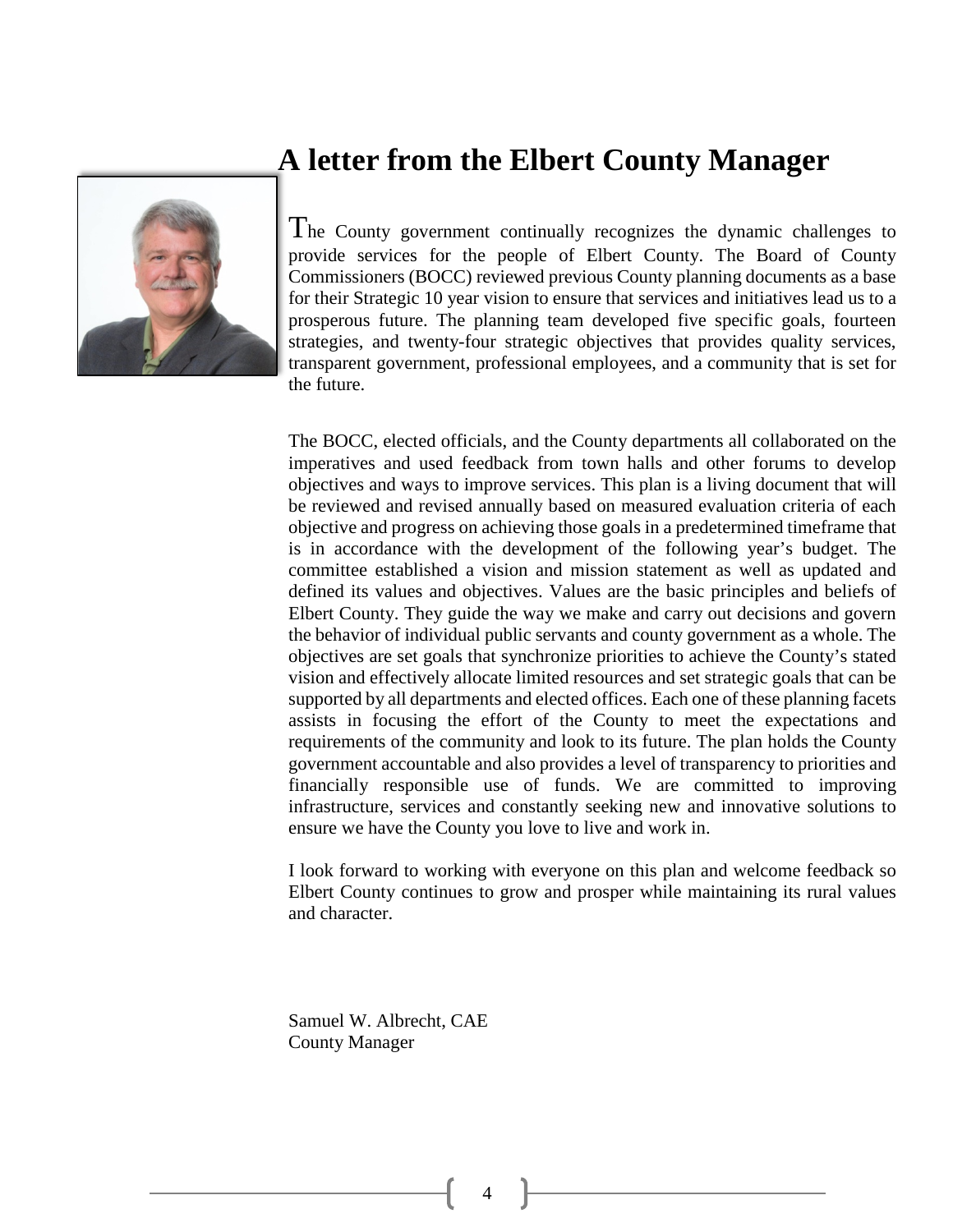## **Know Your County Officials**

#### **Elbert County Board of County Commissioners**



## **DANNY WILLCOX**



#### Danny.Willcox@elbertcounty-co.gov 303-621-3139

#### **GRANT THAYER**



 $\bar{z}$ 

Grant.Thayer@elbertcounty-co.gov 303-621-3114

| <b>Elbert County Treasurer/Public Trustee</b><br><b>Rick Pettitt</b>                                                                                                                                                                                                                                                                             | 303-621-3120                                                                                 |
|--------------------------------------------------------------------------------------------------------------------------------------------------------------------------------------------------------------------------------------------------------------------------------------------------------------------------------------------------|----------------------------------------------------------------------------------------------|
| <b>Elbert County Clerk &amp; Recorder</b><br>Dallas Schroeder                                                                                                                                                                                                                                                                                    | 303-621-3116                                                                                 |
| <b>Elbert County Assessor</b><br><b>Billie Mills</b>                                                                                                                                                                                                                                                                                             | 303-621-3101                                                                                 |
| <b>Elbert County Sheriff</b><br>Shayne Heap                                                                                                                                                                                                                                                                                                      | 303-621-2027                                                                                 |
| <b>Elbert County Coroner</b><br>Mike Graeff                                                                                                                                                                                                                                                                                                      | 303-646-5599                                                                                 |
| <b>Elbert County Surveyor</b><br>Keith Westfall                                                                                                                                                                                                                                                                                                  | 303-243-0038                                                                                 |
| <b>Elbert County Manager</b><br>Sam Albrecht                                                                                                                                                                                                                                                                                                     | 303-621-3106                                                                                 |
| <b>Elbert County Directors</b><br>Justin Klassen, Director of Administration<br>Rory Hale, Director of Public Works<br>Christina Stanton, Director of Community Development Services<br>Jen Grote, Director of Information Technology<br>Jerri Spear, Director of Health and Human Services<br>Alex Jakubowski, Director of Emergency Management | 303-621-3100<br>303-621-3157<br>303-621-3136<br>303-621-3107<br>303-621-3149<br>303-805-6132 |

5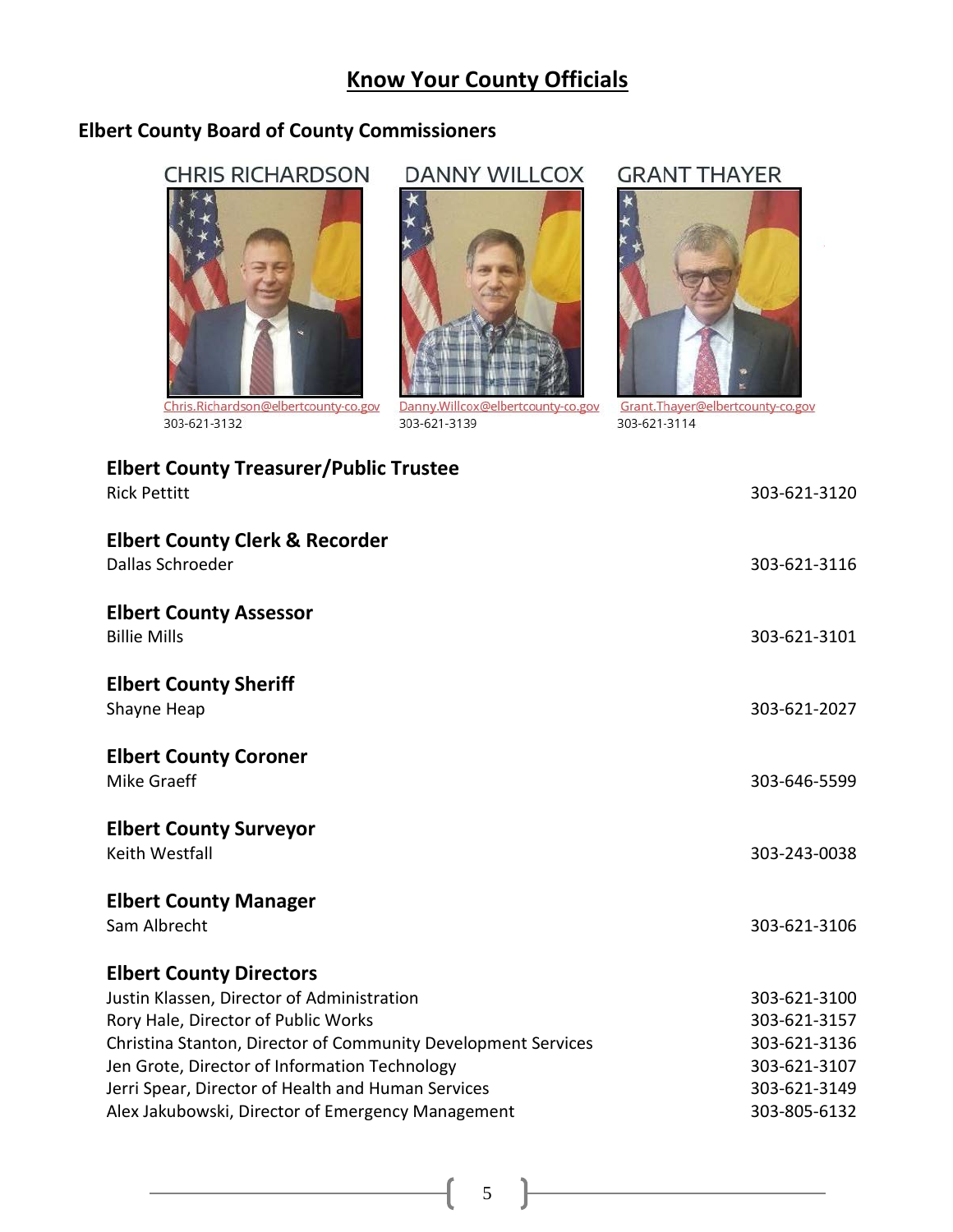

## **Elbert County Organizational Chart**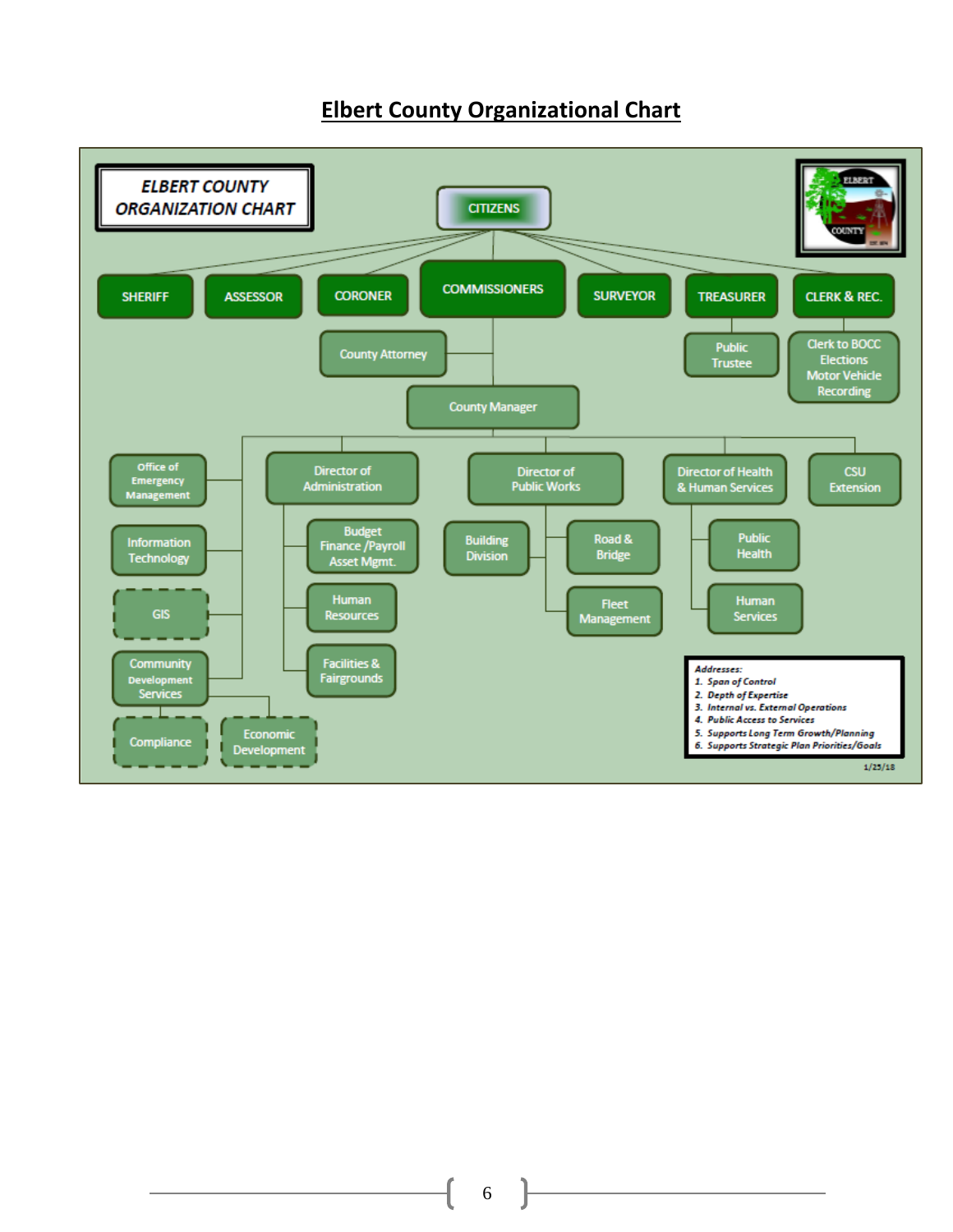## **2018 Elbert County Budget**

Elbert County's budget is important to the success of the strategic plan. Leadership will have to prioritize resources (personnel, revenue and capital) in order to not only continue providing current levels of service, but integrate goals, strategies, and strategic objectives.

The \$28,000,000 annual budget is complex. The largest revenue streams are taxes, state/federal programs, and charges for services. The largest expenditure categories are public works, public safety, and human services. The following tables and charts provide a visual of this information.

County staff takes the stewardship of public funds seriously and will manage those resources to best serve the citizens and move this plan forward.

| <b>ELBERT COUNTY, COLORADO</b><br><b>COUNTY TOTAL SUMMARY</b><br>2018 BUDGET<br>For the Years Ended and Ending December 31 |    |                                             |    |                                             |     |                                         |  |  |  |
|----------------------------------------------------------------------------------------------------------------------------|----|---------------------------------------------|----|---------------------------------------------|-----|-----------------------------------------|--|--|--|
|                                                                                                                            |    | <b>AUDITED</b><br><b>FINANCIALS</b><br>2016 |    | <b>AUDITED</b><br><b>FINANCIALS</b><br>2017 |     | <b>ADOPTED</b><br><b>BUDGET</b><br>2018 |  |  |  |
| BEGINNING FUND BALANCE                                                                                                     | \$ | 7,978,627                                   | \$ | 8,542,531                                   | \$  | 16,205,781                              |  |  |  |
| Total revenues                                                                                                             |    | 31,045,705                                  |    | 32,933,947                                  |     | 26,756,949                              |  |  |  |
| Total transfers in                                                                                                         |    | 874,908                                     |    | 1,184,161                                   |     | 998,356                                 |  |  |  |
| TOTAL REVENUES & TRANSFERS IN                                                                                              |    | 31,920,613                                  |    | 34,118,108                                  |     | 27,755,305                              |  |  |  |
| <b>TOTAL FUNDS AVAILABLE</b>                                                                                               |    | 39,899,241                                  |    | 42,660,639                                  |     | 43,961,086                              |  |  |  |
| Total expenditures                                                                                                         |    | 30,481,802                                  |    | 26,139,196                                  |     | 28,315,212                              |  |  |  |
| Total transfers out                                                                                                        |    | 874,908                                     |    | 1,184,161                                   |     | 1,242,740                               |  |  |  |
| Total expenditures and transfers out<br>requiring appropriation                                                            |    | 31,356,710                                  |    | 27,323,357                                  |     | 29,557,952                              |  |  |  |
| <b>ENDING BALANCE</b>                                                                                                      | \$ | 8,542,531                                   | \$ | 15,337,282                                  | \$  | 14,403,134                              |  |  |  |
| Committed/Restricted Funds                                                                                                 |    | 480,000                                     |    | 4,180,000                                   |     | 5,083,370                               |  |  |  |
| ENDING BALANCE WITH<br><b>COMMITTED/RESTRICTED FUNDS</b>                                                                   | \$ | $8,062,531$ \$                              |    | 11,157,282                                  | ∣\$ | 9,319,764                               |  |  |  |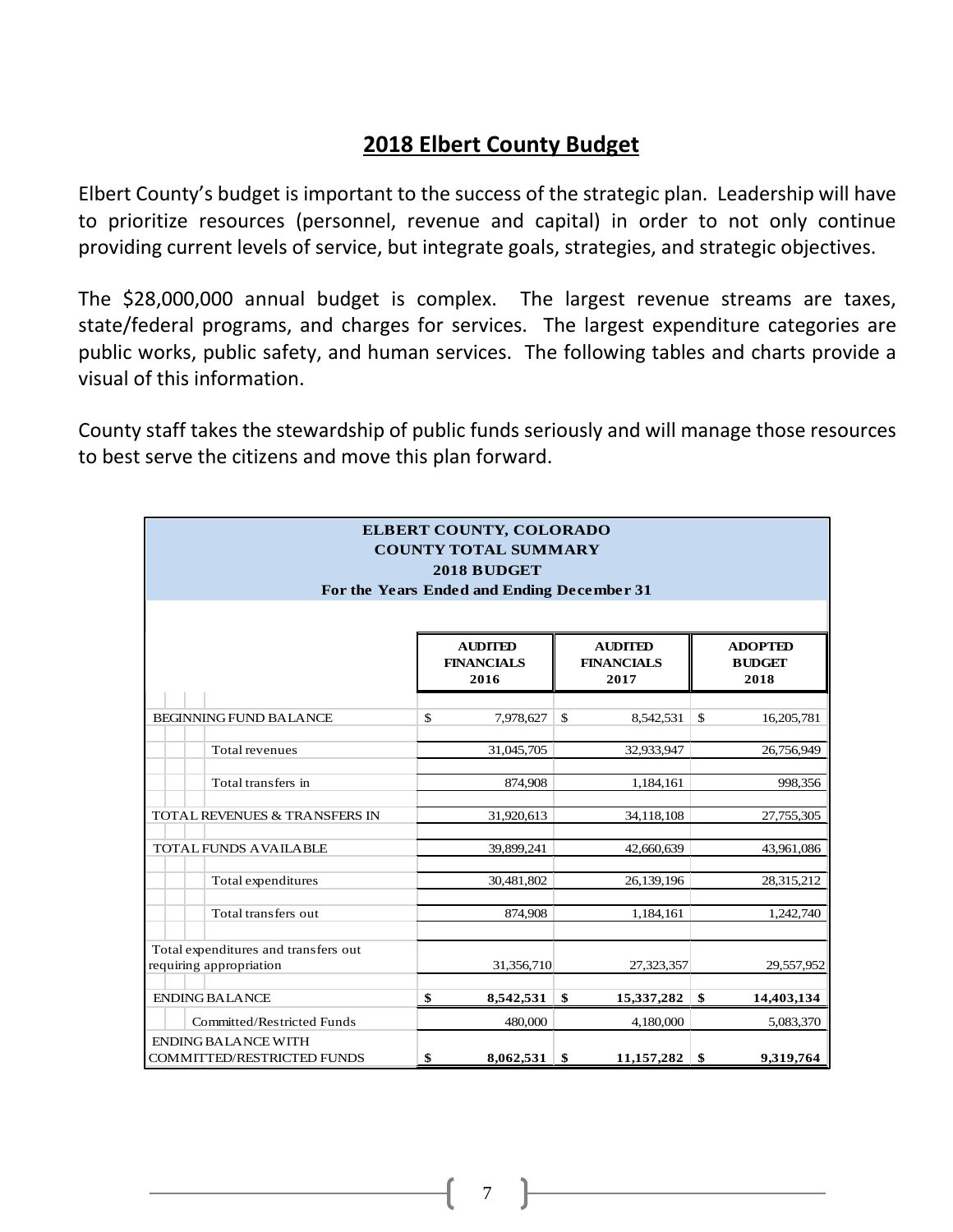## County Total Revenue & Transfers In: \$27,755,305

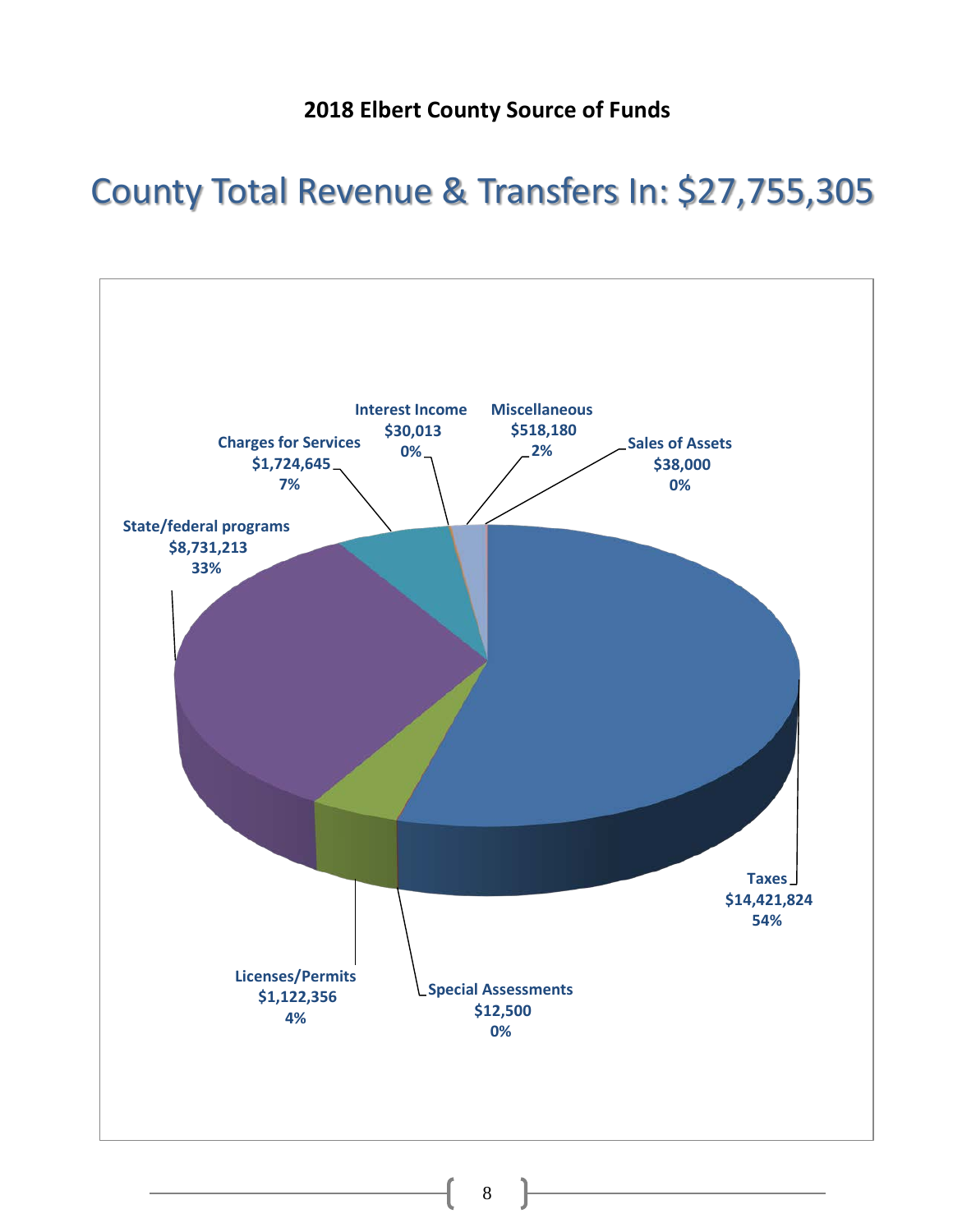#### **2018 Elbert County Budget Expenditure Categories**

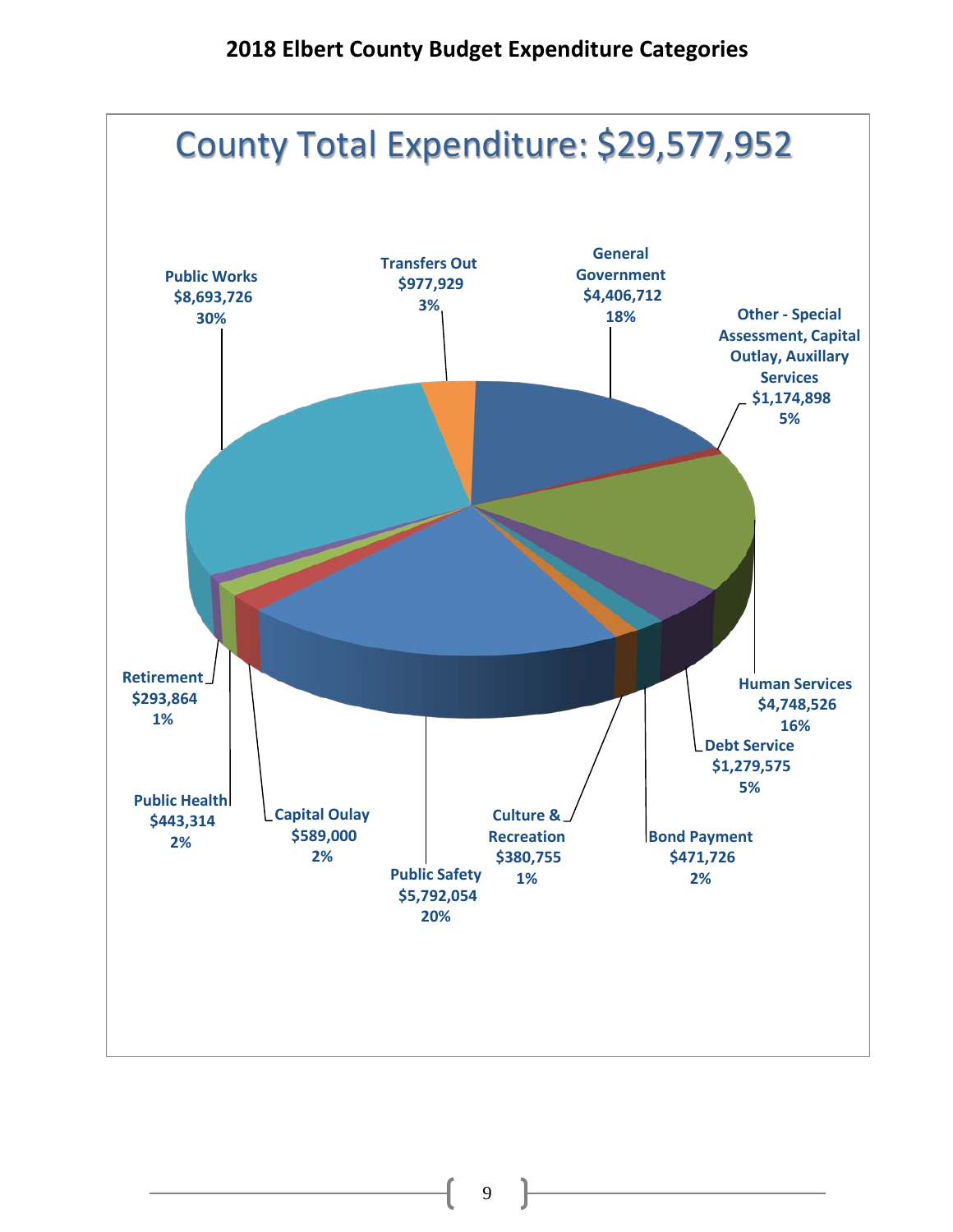#### County Total Expenditure: \$29,577,952 **Personnel \$11,227,926 40% General Operating \$1,537,355 6% Grant Expense \$90,773 0% IT Operating \$609,121 2% Debt Service \$1,761,549 Contract Services 6% \$494,900 2% Employee Training \$91,040 0% Utilities \$379,540 1% Capital \$4,274,500 15% Public Health \$186,814 1% Public Safety \$1,437,963 5% Road & Bridge Operations \$3,088,092 11% Human Services \$3,180,756 11%**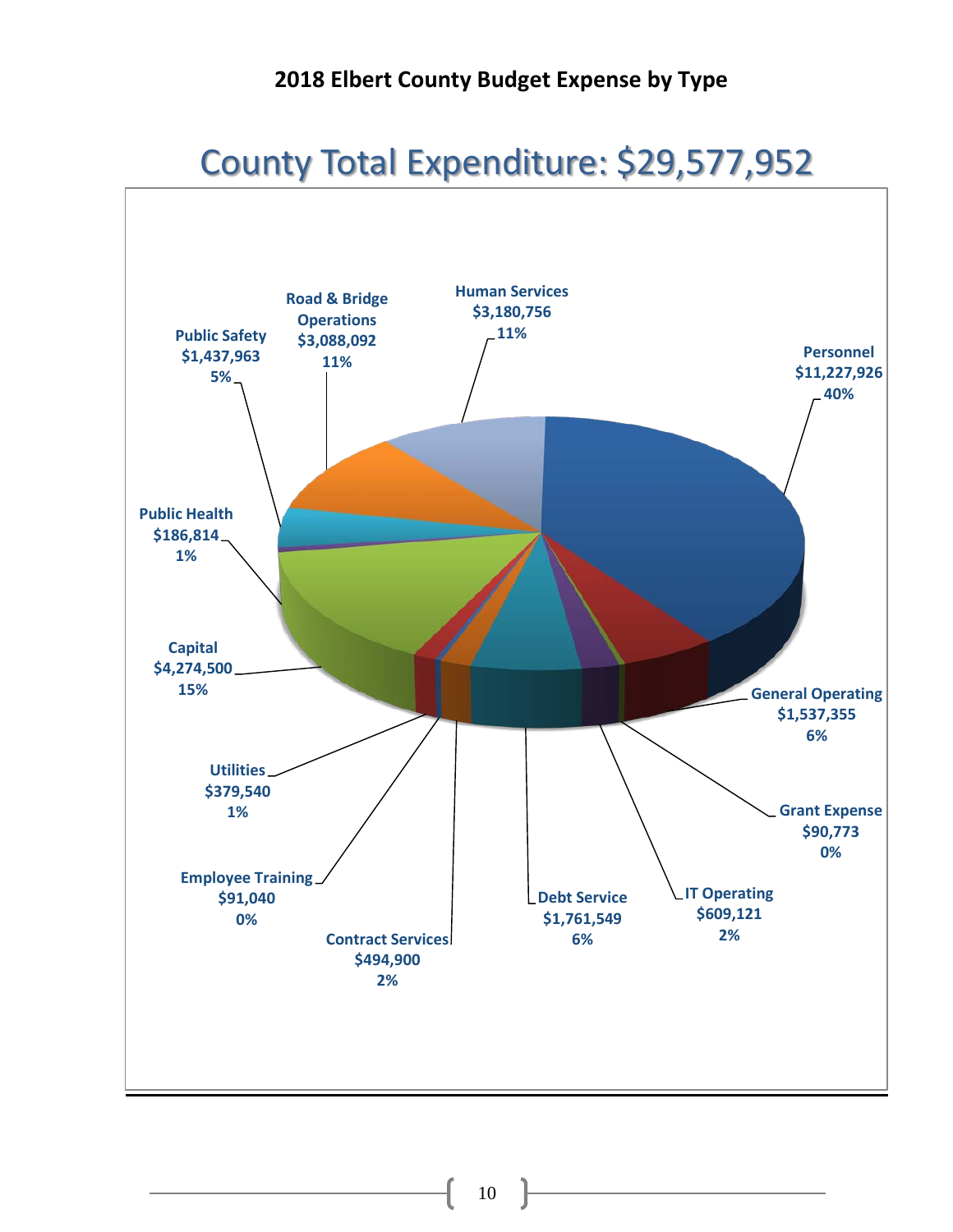## **The Strategic Plan Process**



#### **Purpose of the Strategic Plan**

Strategic thinking is used to assess the County's current services and charts a course to maintain and/or improve desired services for citizens, with the results being a documented strategic plan. The Strategic Plan helps us make decisions on allocating human and capital resources to achieve the identified goals, strategies and objectives. The plan encourages collaborations, partnerships and creative thought among County leaders, partners, stakeholders, municipalities and citizens. Finally, the plan clearly communicates the County's intended direction over the next five to ten years. Regular updates to the plan will keep it current.

#### **Structure of the Strategic Plan**

The strategic plan is comprised of multiple County resources, surveys, and documentation. We are utilizing feedback from staff, elected officials and the citizens to execute a streamlined plan to include transparency, a future planning road-map and provide the County a way to measure significant achievements and measure these successes against the plan.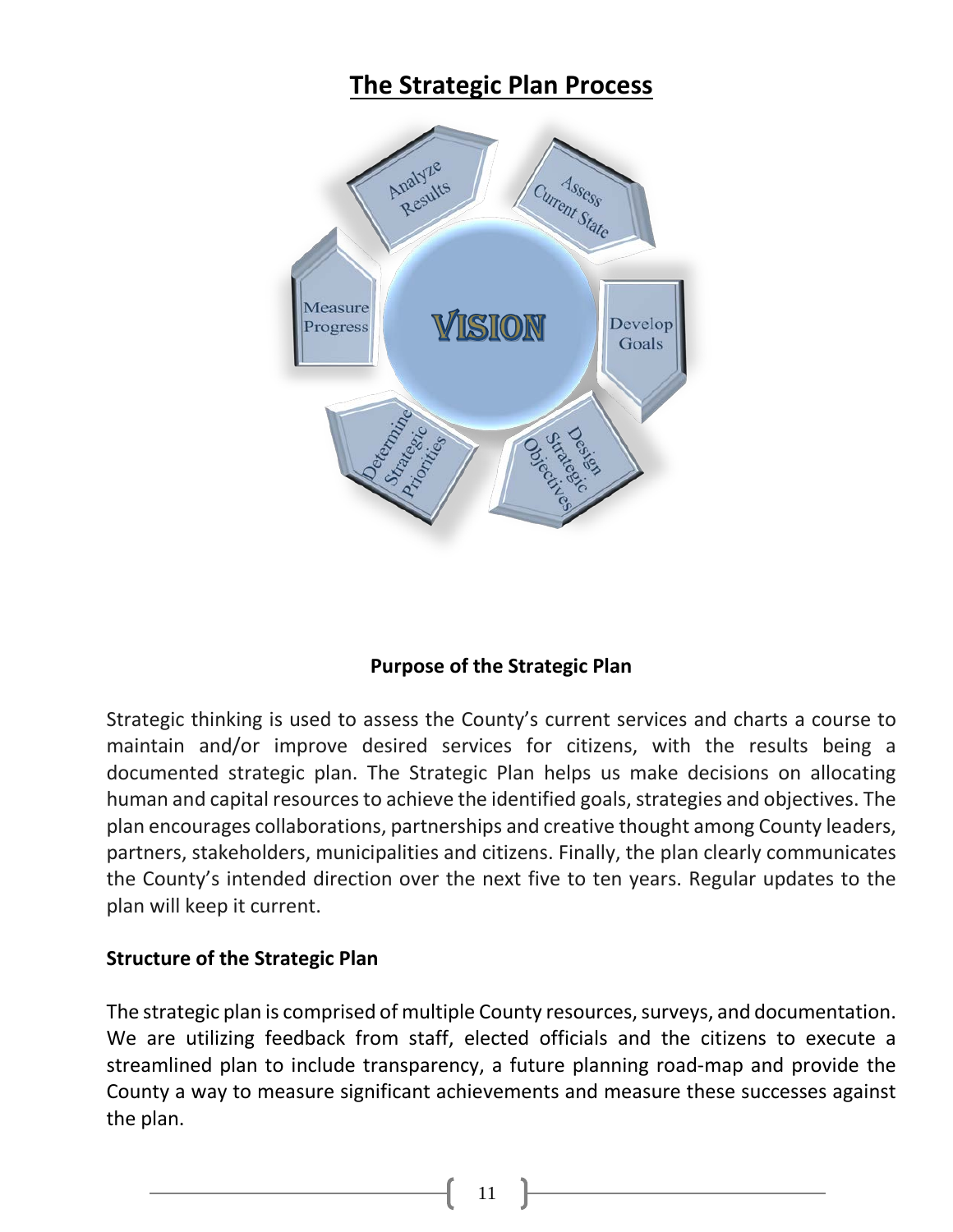#### **Strengths, Weaknesses, Opportunities, and Threats (SWOT)**

Research included a Strengths, Weaknesses, Opportunities, and Threats (SWOT) survey that was sent to all staff and key organizational volunteers. Key findings of the SWOT include:

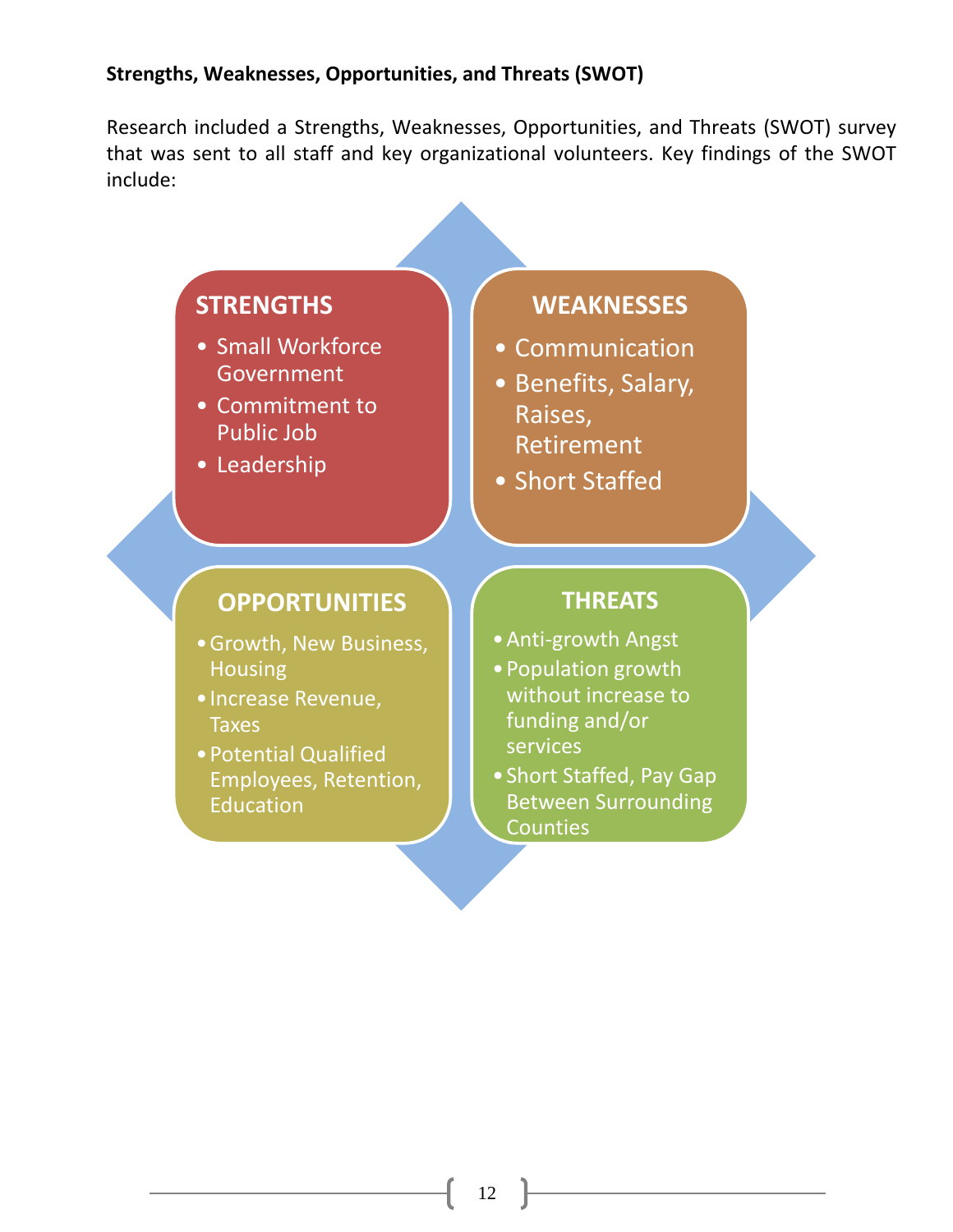#### **Strengths**

Elbert County's small workforce allows for a more cohesive and customer centric team. Employees are dedicated to their positions, the County, and the citizens. Leadership is there when needed.

#### **Weaknesses**

Internal and external communication can, and should be improved. Concerns with respect to benefits, salaries, raises, and retirement were voiced by employees. Being short staffed was also raised as a concern and is expected where leadership is being responsible as stewards of taxpayer funding.

#### **Opportunities**

Growth was listed as an opportunity and is expected to bring more businesses and more housing choices for Elbert County residents. Growth should also come with increased County revenue for more services. More population should also increase the pool to recruit qualified personnel as County employment grows.

#### **Threats**

Anti-growth angst is a concern when balancing revenue with increased cost of baseline services and potential to increase services. Another threat mentioned was that if population grows, we must expect to see increased demands from the public for increases in services – and how do we maintain services if there is an economic downturn. Finally, in order to maintain and recruit talent, we must benchmark ourselves against our neighboring counties.

#### **Citizen Engagement Survey**

In addition to the traditional SWOT completed with staff and volunteers, the Board of County Commissioners authorized a County Wide Citizen Engagement Survey to provide additional information to drive the strategic direction of the County. The online survey was modeled from other county surveys and a flyer was mailed (with tax statements) to every property tax payer in the county (approximately 12,000) with a link to the survey. In addition, the link was posted on social media and announced at Board of County Commissioners meetings.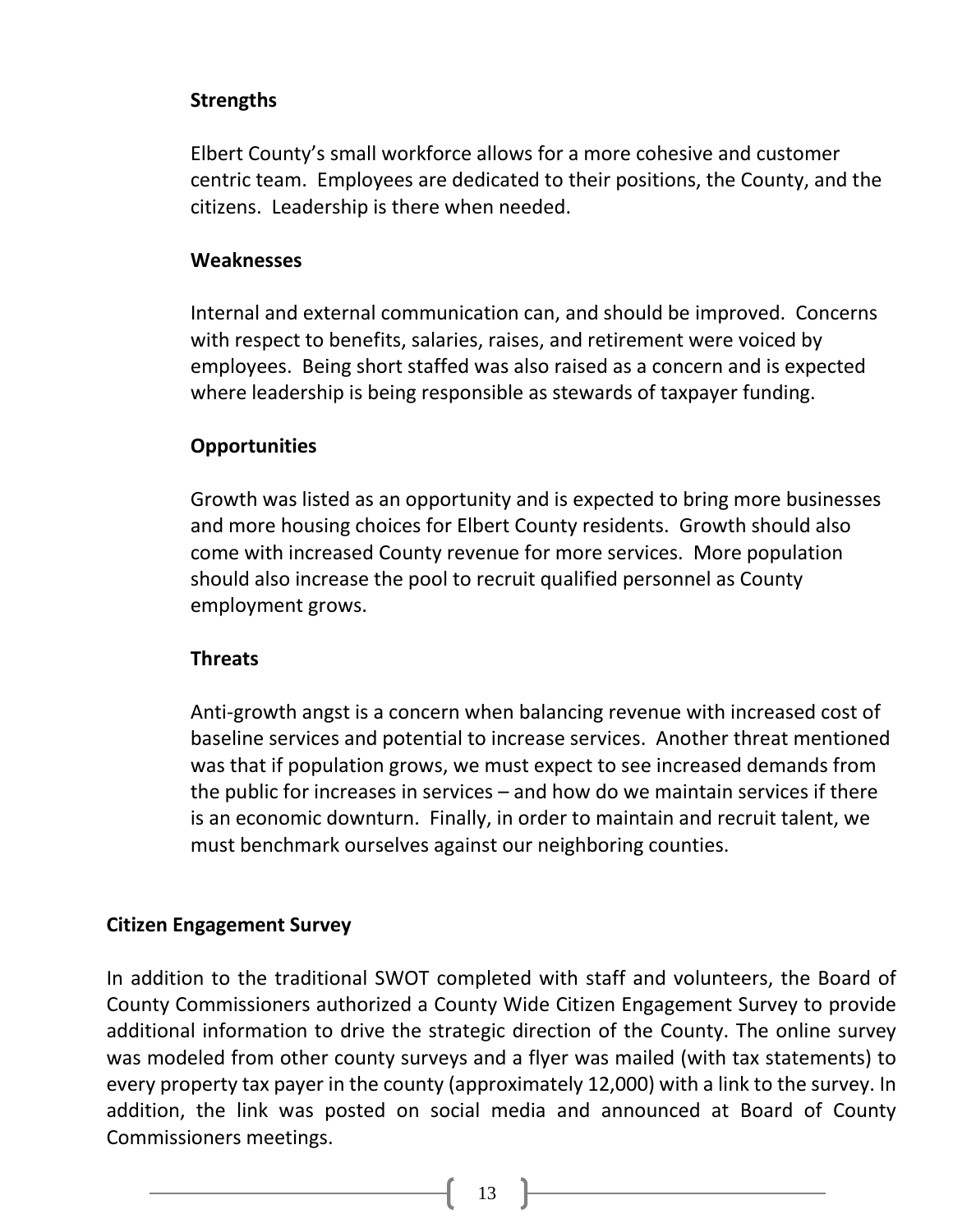The survey was completed by 608 respondents. The following issues were identified as important to the respondents:

- · Roads and bridges
- **Communication**
- · Transparency
- · Water
- · Housing Development
- · Rural feel/values
- Business development

In addition, 70% of the respondents were satisfied with County employees when conducting County business, 22% were dissatisfied, and 8% reported no contact. The County should continue to survey citizens in order to address not only the satisfaction rate, but the key issues stated above.

#### **How is the Strategic Plan Used?**

The plan will be used by County administration and all departments when developing annual work plans. It addresses the five specific goals, fourteen strategies, and twentyfour strategic objectives which align with the County's vision, mission, and goals.

Based on the twenty-four strategic objectives the County Manager will further identify short-range, mid-range, and long-range tasks. These tasks will be organized to allow staff to accurately prioritize department workloads.

Progress within the plan will be regularly updated to the community. Future policy and budget recommendations will be tied back to the plan.

#### **Strategic Plan Update Process**

Updates will be driven by the success of annual work plans as well as changes in the internal and external environment that need to be considered. Citizen engagement surveys may be conducted to gather additional information from the public. The County Manager will initiate the review, update, and coordination efforts and recommend changes to the Board of County Commissioners.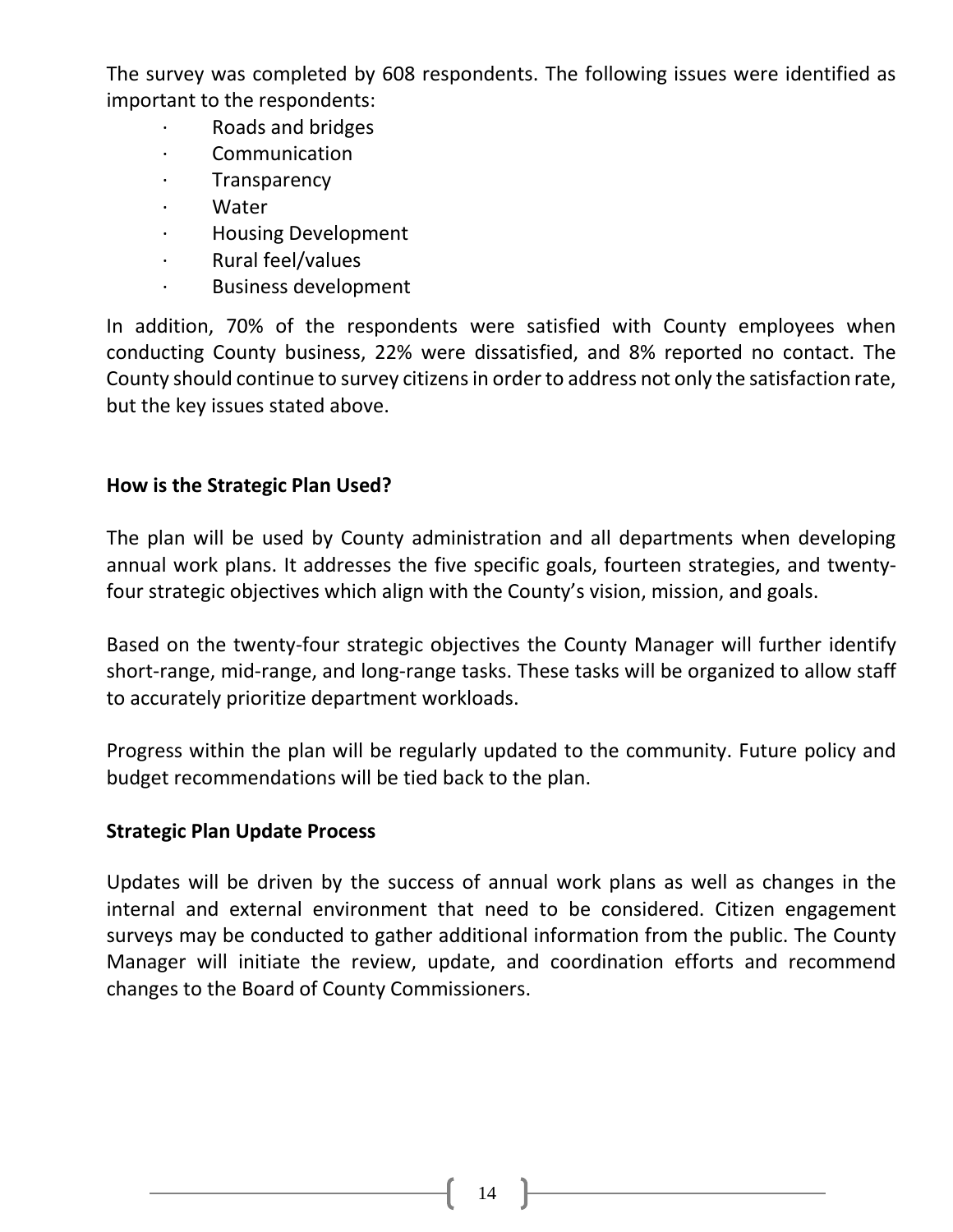## **Strategic Plan Terminology**

**Mission Statement –** An overarching statement of the organization's overall purpose and the methods used to accomplish the mission.

**Vision Statement –** An inspirational statement of the future aspirations of the County.

**Core Values –** Collective beliefs and behaviors that guide actions.

**Goals –** Statements of intended results that will be the focus of strategic efforts. Goals are developed by the elected officials.

**Strategies –** Broad definitions on how a specific goal will be accomplished. Strategies are normally reviewed and updated every five years. The County Manager, in coordination with the elected officials, design strategies.

**Strategic Objectives –** Specific long-range actions to accomplish strategies that will include detailed plans, specific time frames, and measureable outcomes. The County Manager establishes strategic objectives with Directors.

**Strategic Priorities –** Specific short-range tasks designed to meet strategic objectives. Strategic Priorities are not covered within this plan, but rather are managed by directors and/or department managers.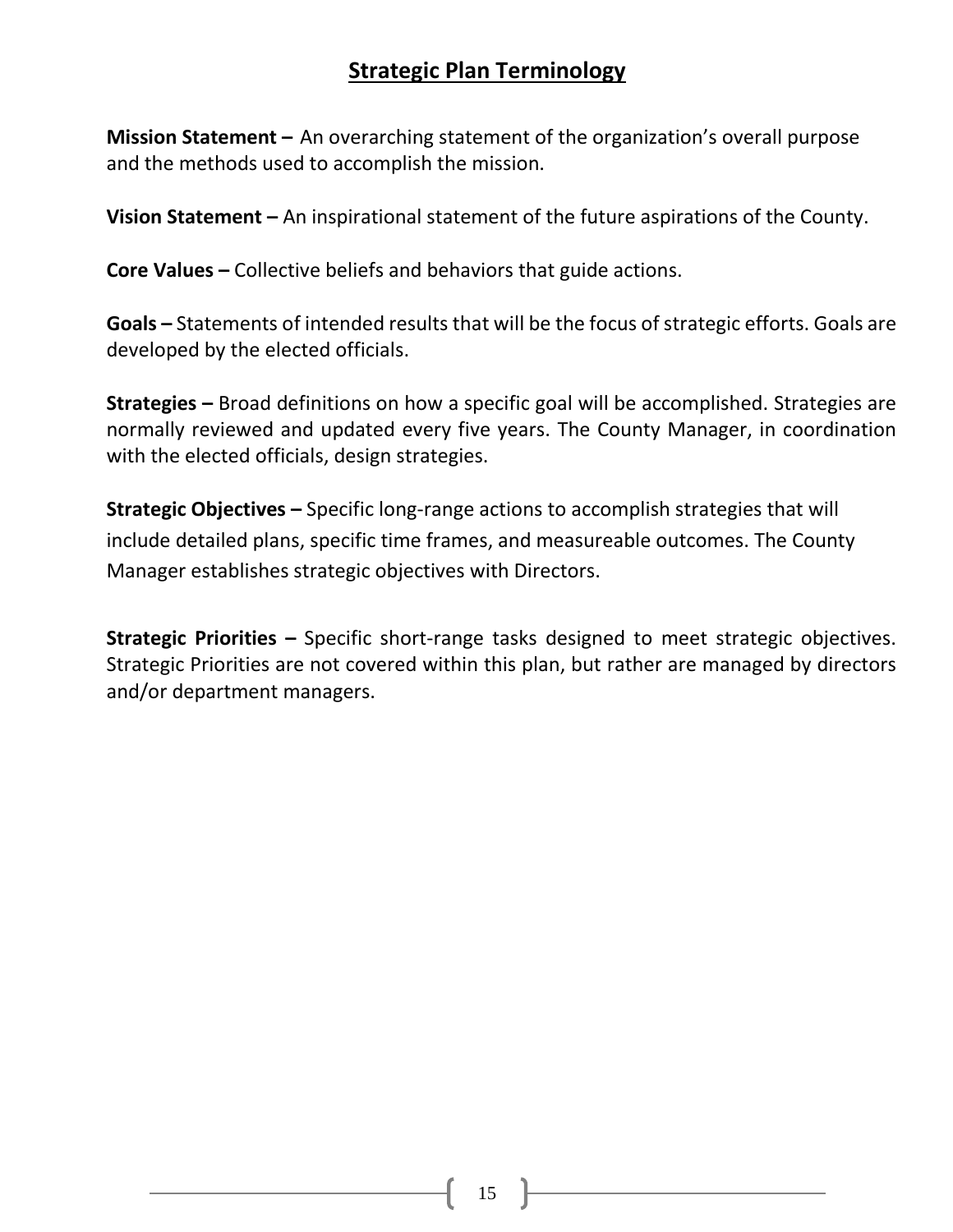## **Elbert County Goals**

Based on the core values of Elbert County, there are five overarching goals. The goals are written to describe the ways in which the County strives to achieve the Vision Statement. Goals are not prescriptive; instead, they provide a roadmap for decision making.

**Goal 1 –** Maintain and promote a financially sustainable County government that is transparent and effective.

**Goal 2 –** Ensure a qualified, trained, and efficient workforce.

**Goal 3 –** Deliver plans, updates, and status to citizens via multiple channels while ensuring open two-way communications.

**Goal 4 –** Plan for continuity of government in case of disaster, infrastructure failure, or economic impacts.

**Goal 5 –** Support growth and economic activity in the County.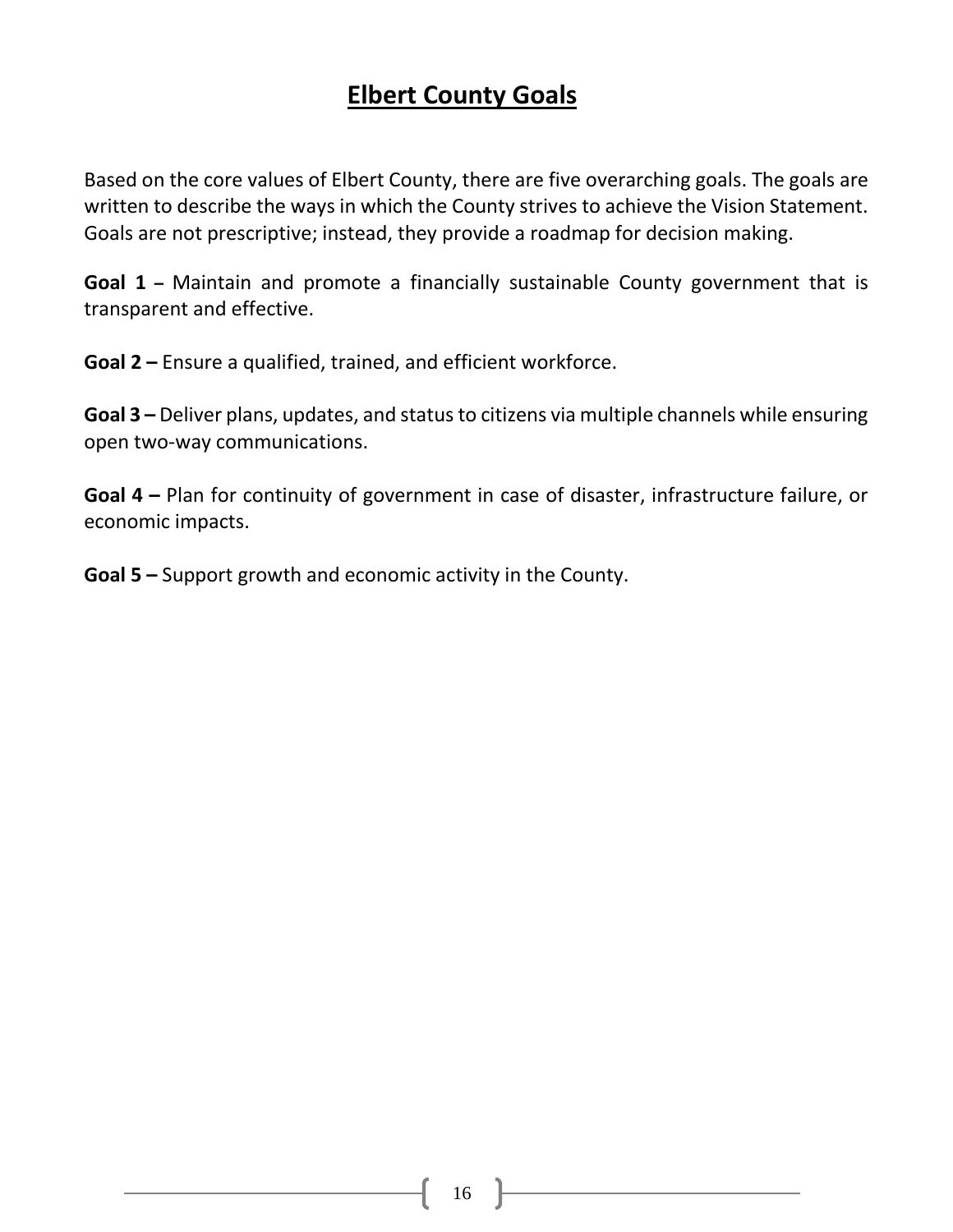## **Elbert County Strategies**

Once Elbert County clearly identified goals for success, fifteen strategies to ensure the County is able to meet all goals were developed. The strategies describe the County will achieve specific goals. Strategies further define the roadmap to success.

**Strategy 1.A:** To promote and practice a culture of transparency in all aspects of the County government.

**Strategy 1.B:** To develop a financial process that encompasses all aspects of governmental budget development and budget execution.

**Strategy 1.C:** To develop long rang financial plans for the County.

**Strategy 2.A:** To design and maintain an efficient and sustainable organizational structure that provides manageable oversight and effective span of control. **Strategy 2.B:** To develop talent management plans.

**Strategy 3.A:** To promote and practice professionalism and respectful interaction with all County employees, elected officials, and citizens of Elbert County.

**Strategy 3.B:** To provide our citizenry access to services that are both statutorily authorized and sustainable at anticipated resource levels.

**Strategy 3.C:** To develop communications strategies that support the needs of citizens. **Strategy 3.D:** To develop and maintain planning processes in all areas that define objectives in the short, mid, and long-range time frames.

**Strategy 4.A:** To develop a committed approach to emergency management planning. **Strategy 4.B:** To develop risk management plans.

**Strategy 4.C**: To grow a stability fund, and to review and consider diversification of revenue streams.

**Strategy 5.A:** To promote and support economic development with the focus on financial influence and strategically designed growth, that respects and protects private property rights without excessive government intrusion.

**Strategy 5.B:** To build and maintain infrastructure that supports current and anticipated future needs.

**Strategy 5.C:** To empower the residents of Elbert County to be productive, and encourage responsible commercial, residential, and agricultural development in the County.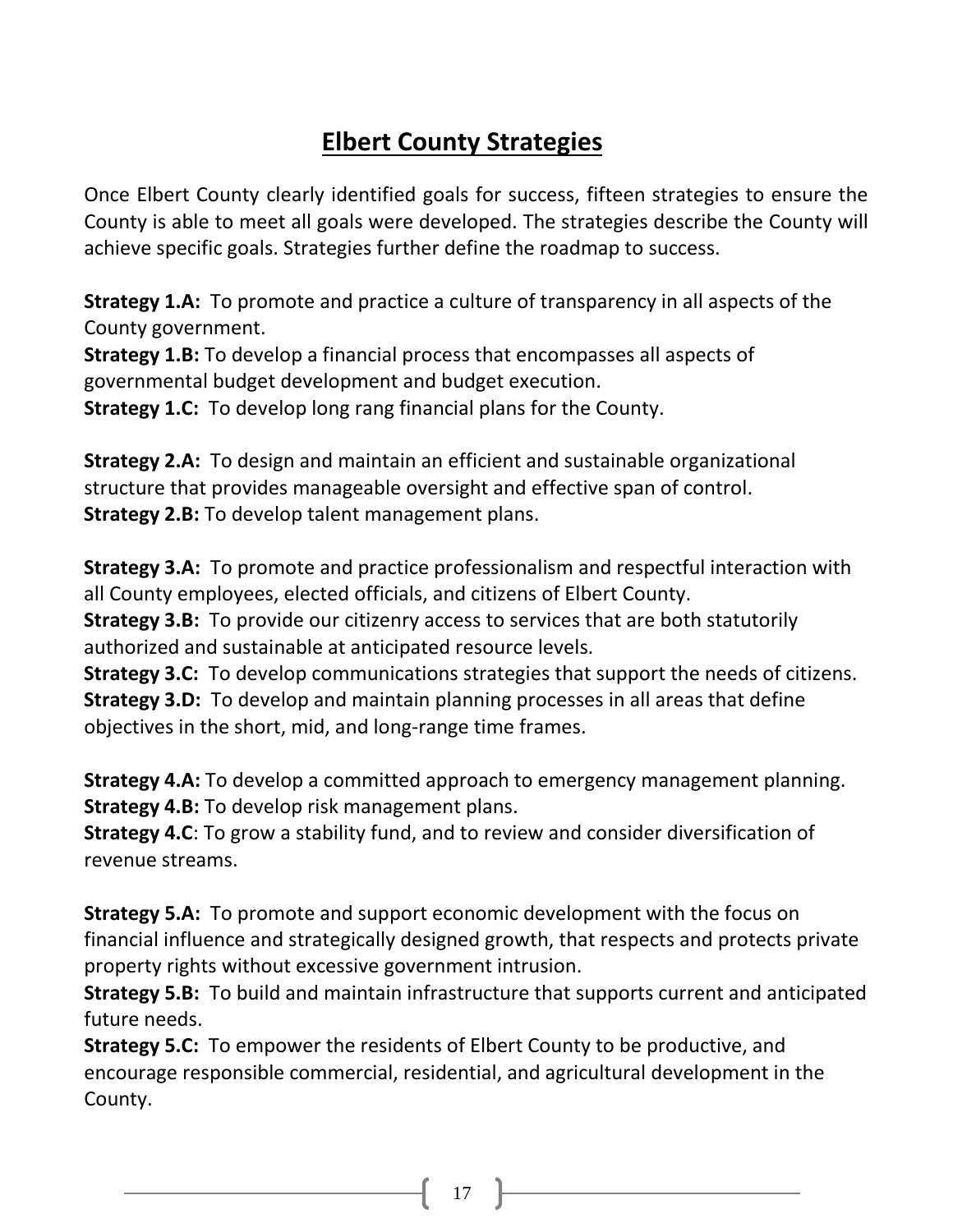## **Elbert County Strategic Objectives**

These objectives, when fully met, ensure that we successfully accomplish our mission and can achieve our vision. They govern the "what" we prioritize and how we accomplish our mission.

**Strategic Objective 1.A.1:** Improve distribution of agendas, background documents, and minutes of public meetings.

**Strategic Objective 1.B.1:** Provide for a sustainable level of service regardless of year-to-<br>year revenue fluctuations.

**Strategic Objective 1.C.1:** Determine the costs of providing for the long-term needs of the county.

**Strategic Objective 1.C.2:** Generate revenues that meet the projected long-term needs of the county.

**Strategic Objective 2.A.1:** Identify and recruit talent that will achieve the mission, vision and goals of the County.

**Strategic Objective 2.A.2:** Maintain a strong executive leadership team.

**Strategic Objective 2.A.3:** Participate in regional and functional cooperative bodies that affect our ability to serve the citizens of Elbert County.

**Strategic Objective 2.B.1:** Provide professional development that supports achieving the mission, vision and goals of the County.

**Strategic Objective 2.B.2:** Retain and reward talent that will achieve the mission, vision and goals of the County.

**Strategic Objective 3.A.1:** Provide customer service and professionalism training.

**Strategic Objective 3.B.1:** Simplify communicating for those choosing to do business with Elbert County.

**Strategic Objective 3.C.1:** Ensure that Elbert County government is aware of needs of the citizens we serve.

**Strategic Objective 3.C.2:** Ensure that our citizens have easy access to information regarding Elbert County Government.

**Strategic Objective 3.D.1:** Integrate and execute long-range planning in all aspects of the County governance.

**Strategic Objective 4.A.1:** Establish and maintain strong policy governance**.**

**Strategic Objective 4.A.2:** Maintain succession plans for all offices and departments.

**Strategic Objective 4.B.1:** Annually poll directors and elected officials for top risks to their operations. Develop risk mitigation plans as needed.

**Strategic Objective 4.C.1:** Maintain and build appropriate stability fund.

**Strategic Objective 4.C.2:** Grow/diversify revenue streams.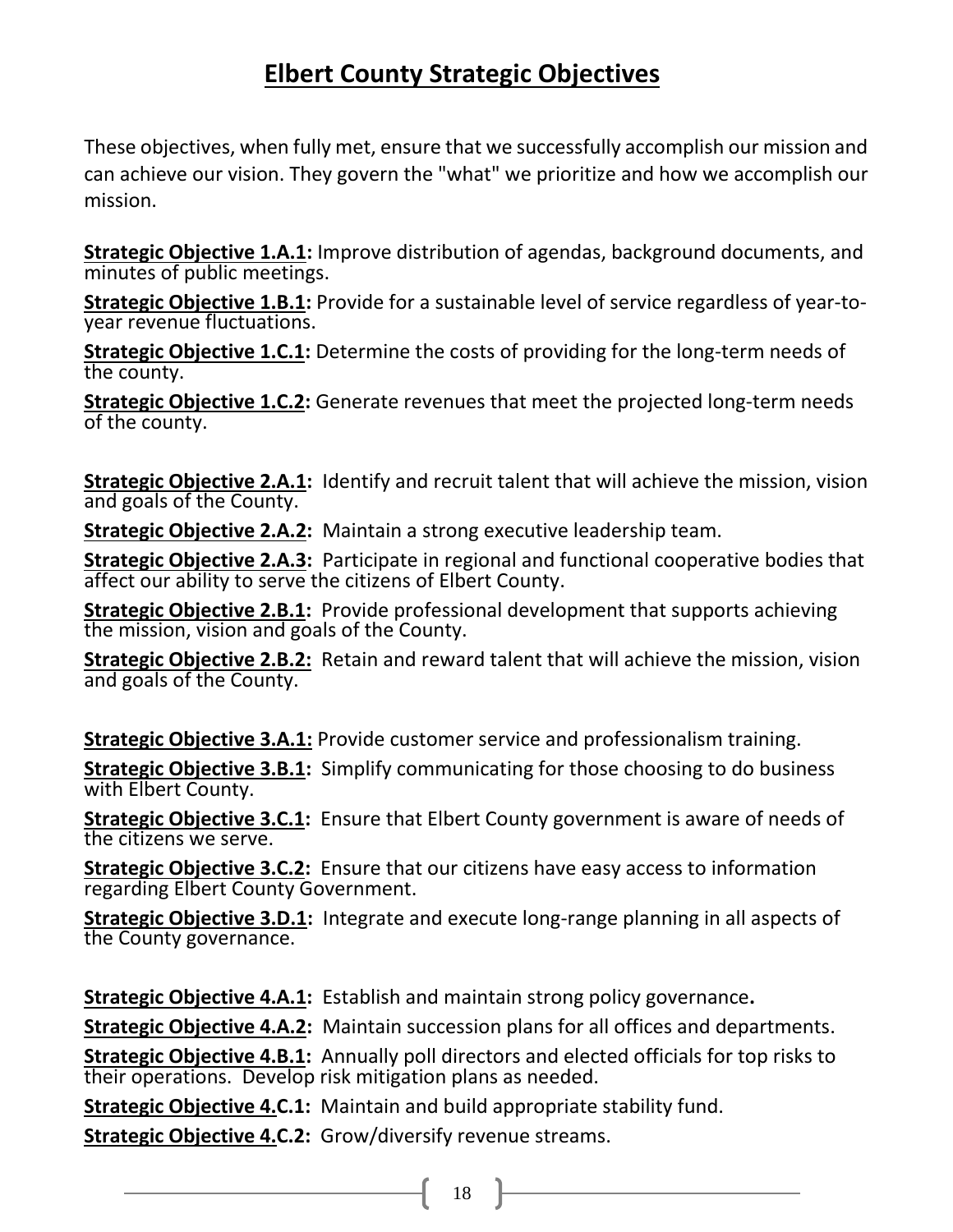**Strategic Objective 5.A.1:** Reduce the time, uncertainty, and cost for applicants requesting land use decisions.

**Strategic Objective 5.A.2:** Increase benefit to County from currently identified economic impact zones and high-traffic corridors.

**Strategic Objective 5.B.1:** Provide adequate infrastructure to support County operations.

**Strategic Objective 5.B.2:** Provide GIS mapping services to all County offices, departments, and requesting special districts.

**Strategic Objective 5.B.3**: Improve conditions of roadways in Elbert County.

**Strategic Objective 5.B.4:** Maintain a regularly updated Comprehensive Plan to guide future land use decisions.

**Strategic Objective 5.C.1:** Increase opportunity for in-county private employment.

## **Planning Assumptions (2017-2026)**

**Purpose:** This page contains the assumptions necessary to develop estimates used to quantify specific measures associated with the county's strategic objectives. The basis for each assumption is indicated. These assumptions shall be validated and/or adjusted annually during the budget development process.

#### **Growth:**

#### **1. Total Population**

| 2017 | 2018 | 2019                                                                                    | 2020 | 2021 | 2022 | 2023 | 2024 | 2025 | 2026 |
|------|------|-----------------------------------------------------------------------------------------|------|------|------|------|------|------|------|
|      |      | 27,674   29,274   31,174   32,968   34,657   36,341   38,018   39,689   41,349   42,998 |      |      |      |      |      |      |      |

*Source: State Demographer- TABLE III-C- 1. Preliminary Population Forecasts for Colorado Counties, 2000-2050*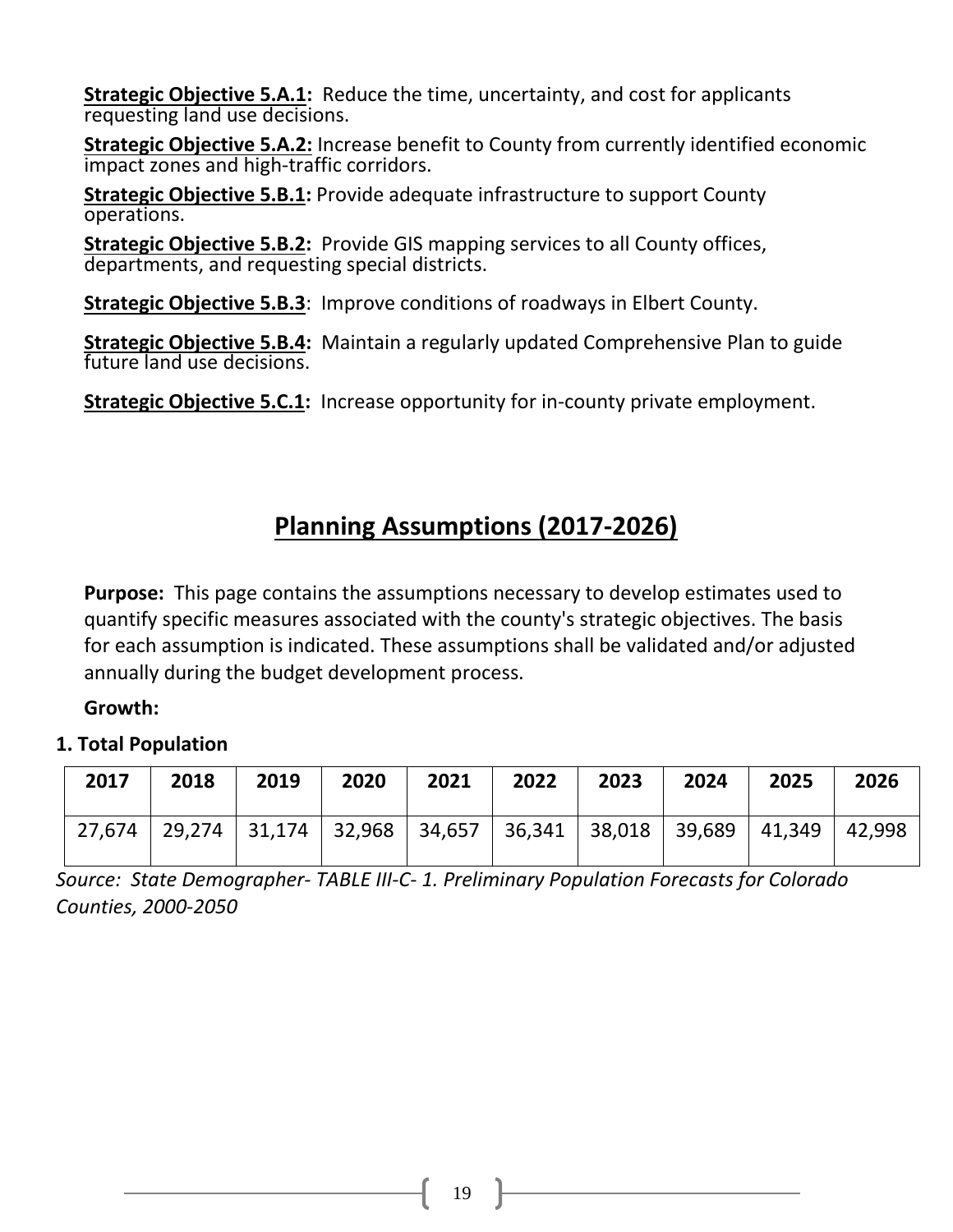#### **2. Household Estimates**

|                  | <b>Total</b> |                                            | Household Persons Per Total Units Occupied |       |              | <b>Vacant</b> | Vacancy |
|------------------|--------------|--------------------------------------------|--------------------------------------------|-------|--------------|---------------|---------|
|                  |              | <b>Population   Population   Household</b> |                                            |       | <b>Units</b> | <b>Units</b>  | Rate    |
| <b>COUNTY</b>    | 24,694       | 24,621                                     | 2.75                                       | 9,245 | 8,965        | 280           | 3.03    |
| <b>Elizabeth</b> | 1,412        | 1,412                                      | 2.78                                       | 534   | 508          | 26            | 4.87    |
| <b>Kiowa</b>     | 744          | 709                                        | 2.45                                       | 321   | 289          | 32            | 9.97    |
| <b>Simla</b>     | 638          | 608                                        | 2.66                                       | 266   | 229          | 37            | 13.91   |
| Unincorp.        | 21,900       | 21,892                                     | 2.76                                       | 8,124 | 7,939        | 185           | 2.28    |

a. Current/per capita:

*Source: State Demographer - Population and Household Estimates for Colorado Counties and Municipalities, 2015*

b. Future / Total Homes:

| 2017            | 2018                                                                           | 2019   | 2020   | 2021   | 2022   | 2023   | 2024   | 2025   | 2026   |
|-----------------|--------------------------------------------------------------------------------|--------|--------|--------|--------|--------|--------|--------|--------|
| 10,559          | 11,249   11,942   12,608   13,250   13,877   14,508   15,135   15,763   16,391 |        |        |        |        |        |        |        |        |
| <b>Increase</b> | +690                                                                           | $+693$ | $+666$ | $+642$ | $+627$ | $+631$ | $+627$ | $+628$ | $+628$ |

*Source: State Demographer- Household Projections - County*

#### **Economy:**

Housing Prices: Assuming sales prices will track with historical cyclical trends.

Sales & Use Tax Collections: Assuming that revenue from these sources will be proportional to population.

Denver-Metro CPI:

| 2017 | 2018 | 2019 | 2020 | 2021 | 2022    | 2023 | 2024 | 2025         | 2026 |
|------|------|------|------|------|---------|------|------|--------------|------|
| 2.5% | 2.8% | 2.9% | 2.6% | 2.5% | $2.4\%$ | 2.4% | 2.3% | $\vert$ 2.3% | 2.3% |

*Source: State Demographer- State Economic Variables*